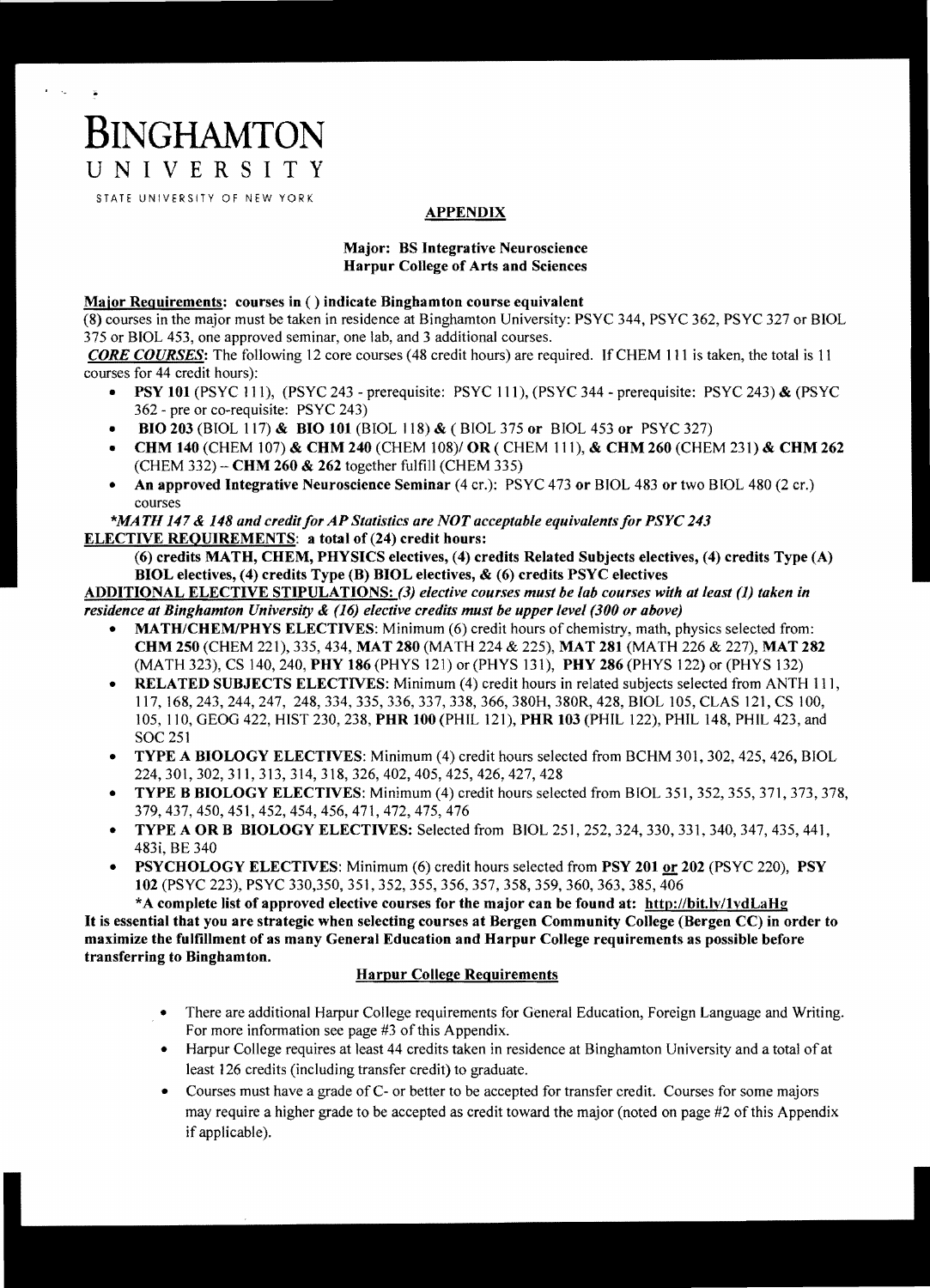Please Note: The schedule below is only one example of how the BS in Integrative Neuroscience major can be completed in eight semesters. Your academic advisor or major advisor may recommend that you take courses in a different sequence based on credits earned previously.

## See specific important departmental information in tbe University Bulletin at: http://bit.lv/lydLaHg

l,

The BOLD areas below indicate Bergen CC courses that fulfill Integrative Neuroscience BS major requirements & the Binghamton equivalent course follows in  $( )$ 

| Year           | Fall                                                                                       | <b>Spring</b>                                                                                                          | <b>Key/Notes</b>                                                                                                      |
|----------------|--------------------------------------------------------------------------------------------|------------------------------------------------------------------------------------------------------------------------|-----------------------------------------------------------------------------------------------------------------------|
| $\mathbf{1}$   | <b>Bergen CC</b><br>*/# PSY 101 (PSYC 111)                                                 | <b>Bergen CC</b><br>**(1) PSY elective: PSY 201 or 202<br>(PSYC 220) or PSY 102 (PSYC 223)                             | * Fulfills Binghamton Integrative<br>Neuroscience major requirement                                                   |
|                | * CHM 140 (CHEM 107)                                                                       | * CHM 240 (CHEM 108)                                                                                                   | ** Fulfills (1) PSYC elective                                                                                         |
|                | * (1) course in MATH, CHEM. PHYS<br>electives listed on page 1                             | * (1) course in MATH, CHEM. PHYS<br>electives listed on page 1                                                         | # This course requires a grade of<br>"C" or higher to declare major.                                                  |
|                | + Gen Ed and other Binghamton<br>requirements                                              | + Gen Ed and other Binghamton<br>requirements                                                                          | + All other courses taken should<br>fulfill Gen Ed, additional Foreign<br>Language and Harpur Writing<br>Requirements |
| $\overline{2}$ | <b>Bergen CC</b><br>* BIO 203 (BIOL 117)                                                   | <b>Bergen CC</b><br>* BIO 101 (BIOL 118)                                                                               | * Fulfills Binghamton Integrative<br>Neuroscience major requirement                                                   |
|                | */***CHM 260 (CHEM 231)                                                                    | */***CHM 262 (CHEM 332)                                                                                                | *** together fulfill (CHEM 335)                                                                                       |
|                | + Gen Ed and other Binghamton<br>requirements                                              | + Gen Ed and other Binghamton<br>requirements                                                                          | + All other courses taken should<br>fulfill Gen Ed, additional Foreign<br>Language and Harpur Writing<br>Requirements |
| 3              | <b>Binghamton University</b><br>Meet with your major advisor<br>and Harpur advisor         | <b>Binghamton University</b><br>Declare the major if<br>$\bullet$<br>requirements are met at:<br>neuro@binghamton.edu. | * Fulfills Binghamton Integrative<br>Neuroscience major requirement                                                   |
|                | */# PSYC 243                                                                               | *PSYC 344                                                                                                              | # This course requires a grade of<br>"C" or higher to declare major.                                                  |
|                | *BIOL 375 or 453 or PSYC 327<br>*(1) PSYC elective 300/400 level                           | *PSYC 362                                                                                                              | $\sim$ Complete any Gen Ed, Harpur<br>Writing and Harpur Language                                                     |
|                | $\sim$ See comment in "Notes" section                                                      | *BIOL Type A or Type A/B elective<br>(4 cr.) 300/400 level                                                             | requirements not met at Bergen CC                                                                                     |
|                |                                                                                            | $\sim$ See comment in "Notes" section                                                                                  |                                                                                                                       |
| 4              | <b>Binghamton University</b><br>*BIOL Type B or Type A/B elective (4 cr.)<br>300/400 level | <b>Binghamton University</b><br>*Approved Integrative Neuroscience<br>seminar (4 cr.) PSYC 473 or BIOL<br>480/483      | * Fulfills Binghamton Integrative<br>Neuroscience major requirement<br>$\sim$ Complete any Gen Ed, Harpur             |
|                | * (1) Related subjects elective (4 cr.)<br>300/400 level                                   | $\sim$ See comment in "Notes" section                                                                                  | Writing and Harpur Language<br>requirements not met at Bergen CC                                                      |
|                | $\sim$ See comment in "Notes" section                                                      |                                                                                                                        |                                                                                                                       |

\*It is highly recommended that the Gen Ed Laboratory Science (L), Gen Ed Mathematics (M) and additional foreign language requirement be completed at Bergen CC before transferring to Binghamton (unless they will be fulfilled by courses required for the major that must be taken at Binghamton University).